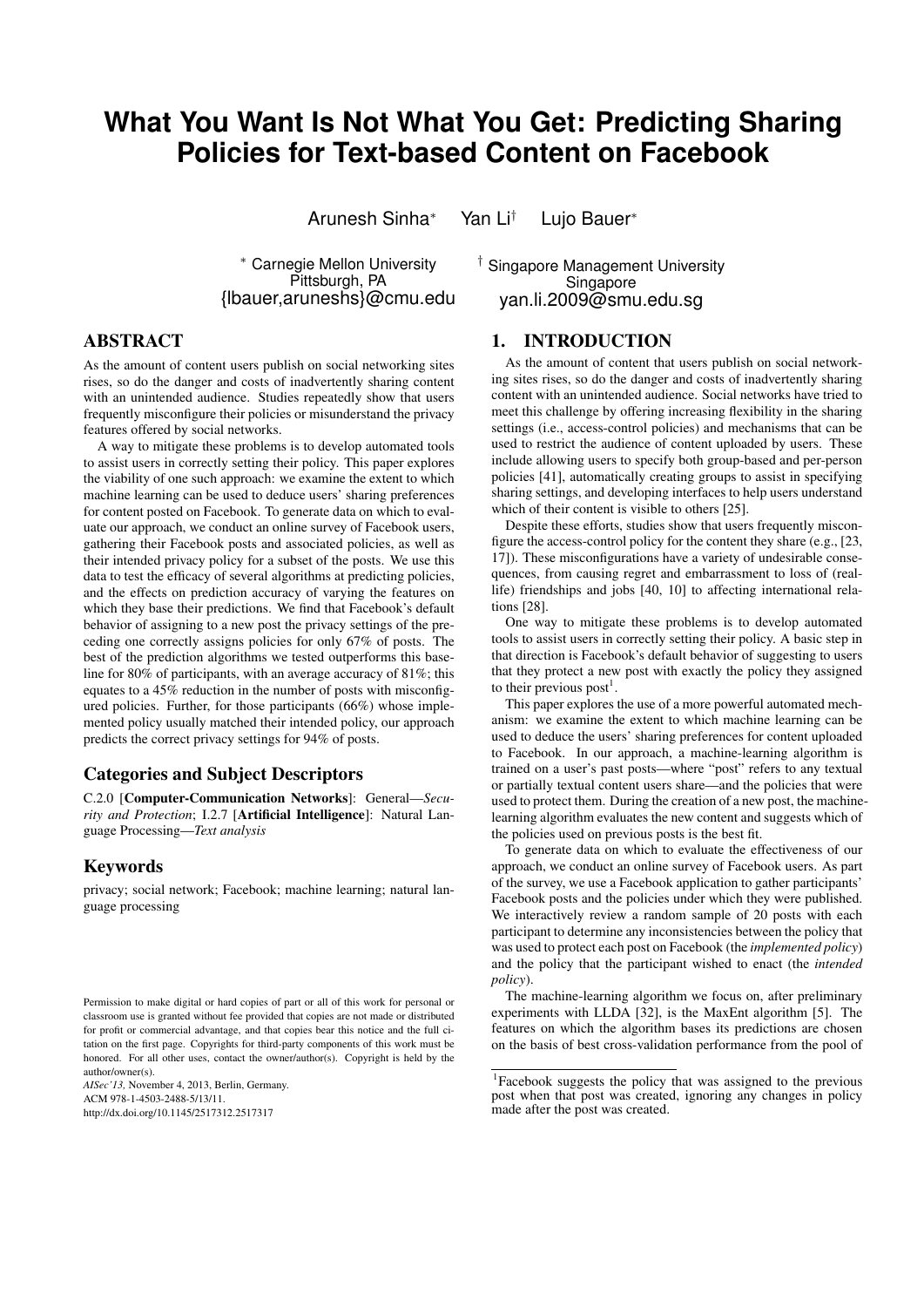features that we considered, including the text of posts, time of creation, word n-grams, and the presence of URLs and attachments. We evaluate the effectiveness of these algorithms on test data, kept aside specifically for this purpose. In evaluation, we measure accuracy with respect to both the policy predicted to be the best match and the two policies predicted to be most likely; the latter could be useful if prediction was used to generate a list of likely policies for the user to choose from.

We show that the baseline with which we compare—Facebook's default behavior of assigning to a new post the privacy settings of the preceding one—is only somewhat effective. Evaluated against participants' intended policy, it correctly suggests the policy for only 67% of posts. In contrast, we show that our machine learning approach performs significantly better, correctly predicting 81% of the intended policies on average. In predicting the intended policy, we find, unsurprisingly, that the accuracy of our approach strongly correlates to the availability of good training data. For participants who indicated (through the review of sampled posts) that their implemented policies matched their intended policies at least 75% of the time, our approach was almost invariably effective, achieving a prediction accuracy of 98%. We also find that all the post features we consider are helpful for achieving best prediction accuracy, and that accuracy ramps up surprisingly quickly as the amount of training data grows.

We believe these results to be very promising, as they suggest that it is feasible to use machine learning to effectively help users in setting the policy for the content they upload to social networks. Integrating such an approach in a deployed social network would require that the machine-learning algorithms be able to distinguish between good-quality and poor-quality training data, which could be accomplished in a several ways, including by explicitly interacting with users and by examining corrections users make to their initial policies. We find that combining a small amount of goodquality data with some unknown-quality data yields predictions sufficiently accurate to be practically useful; this mitigates the problem of obtaining a large quantity of good-quality data in a realworld application. Used in this way, an automated approach like the one we explore can significantly lower the likelihood that a user's momentary inattentiveness while posting will lead to incorrectly set privacy settings.

To summarize, the contributions of this paper are the following:

- We develop several configurations in which machine-learning algorithms could be used to assist users in setting the policy for their posts, and several metrics for evaluating the effectiveness of these approaches.
- We test the effectiveness the MaxEnt machine-learning algorithm in these configurations, including principled experimentation with different post features for training and prediction, on data collected from Facebook users. The predictions are correct for 81% of intended policies on average, leading to a 45% reduction in the number of posts with incorrect policies when compared to Facebook's default method of suggesting the policy used on the previous post.
- We analyze in detail the circumstances under which our approach does not perform well. We discover that knowledge of intended policy combined with discarding poor-quality data yields prediction accuracies above 95%.

The rest of the paper is organized as follows: Section 2 describes related work. Section 3 presents the methodology used in the user survey and application of the machine learning algorithms. We describe the results from the survey in Section 4.1 and the results from

our application of machine learning for prediction in Section 4.2. Finally, we discuss the limitations of our approach in Section 5 and conclude in Section 6.

## 2. RELATED WORK

We group related work into four categories: work on privacy in online social networks, coping strategies and mechanisms, automated support for policy specification, and natural language processing in the context of social media. We additionally discuss the machine-learning algorithms we use in Section 3.2.

## *Privacy in online social networks.*

Several studies have examined users' concerns related to sharing on online social networks (OSNs). Krasnova et al. used focus groups to find that users had a broad range of worries, ranging from oversharing with friends, relatives, and coworkers to their online data being mined by corporations [19]. Besmer and Lipford examined users' concerns about sharing photos, similarly finding that social network privacy tools do not satisfactorily address users' needs [6]. Johnson et al. discovered that while the overwhelming majority of social-network users is concerned about revealing information to strangers, most users have taken steps to mitigate these concerns (e.g., by using appropriate privacy policies); on the other hand, many users also had specific concerns about sharing content with friends and acquaintances that they were not addressing as effectively [17]. Hu et al. explain how policy conflicts can arise when multiple users have a stake in the privacy policy (e.g., multiple Facebook users that are tagged in a photo) and suggest strategies for resolving such conflicts [15].

Less abstractly, studies have found that users are unsuccessful at using privacy controls and other mechanisms to avoid oversharing. Liu et al. found prevalent use of default privacy settings and a low match between privacy settings and users' expectations [23]. Other researchers found through an in-depth interview study that OSN users often overshare and regret it [40], with specific consequences ranging from temporary embarrassment to broken romantic relationships and lost jobs. The results of our user study (Section 4.1) are consistent with these findings.

Researchers have recently also looked at the effect that privacy concerns have on the continued usage of OSNs, with mixed findings. Tufecki reported finding no correlation between users' OSN sharing habits and their concerns about the privacy of their age, gender, interests, and other similar profile information [38]. Recent evidence, however, suggests that the inability of users to have confidence that their dynamic content (e.g., status updates and posts) will be shared according to their preferences is a major factor in determining the frequency of use of social networks [36].

#### *Coping strategies and mechanisms.*

In reaction to these problems, users employ a number of coping strategies beyond the features offered by OSNs. Some users moved away from broadcast content (e.g., status updates and posts) towards private messages [42]. Others maintain multiple online profiles or accounts, using each to interact with a different audience [34]. Finally, deleting friends and posts and removing tags from posts are also increasingly used [24].

Also in an attempt to mitigate these problems, OSNs have been enhanced with features that make it easier for users to set and understand privacy policies. These include Google+'s "circles," Facebook's "Smart Lists," and interfaces that allow a user to understand in detail which of her published content is visible to which other users (e.g., Facebook's "Audience View"). Researchers have also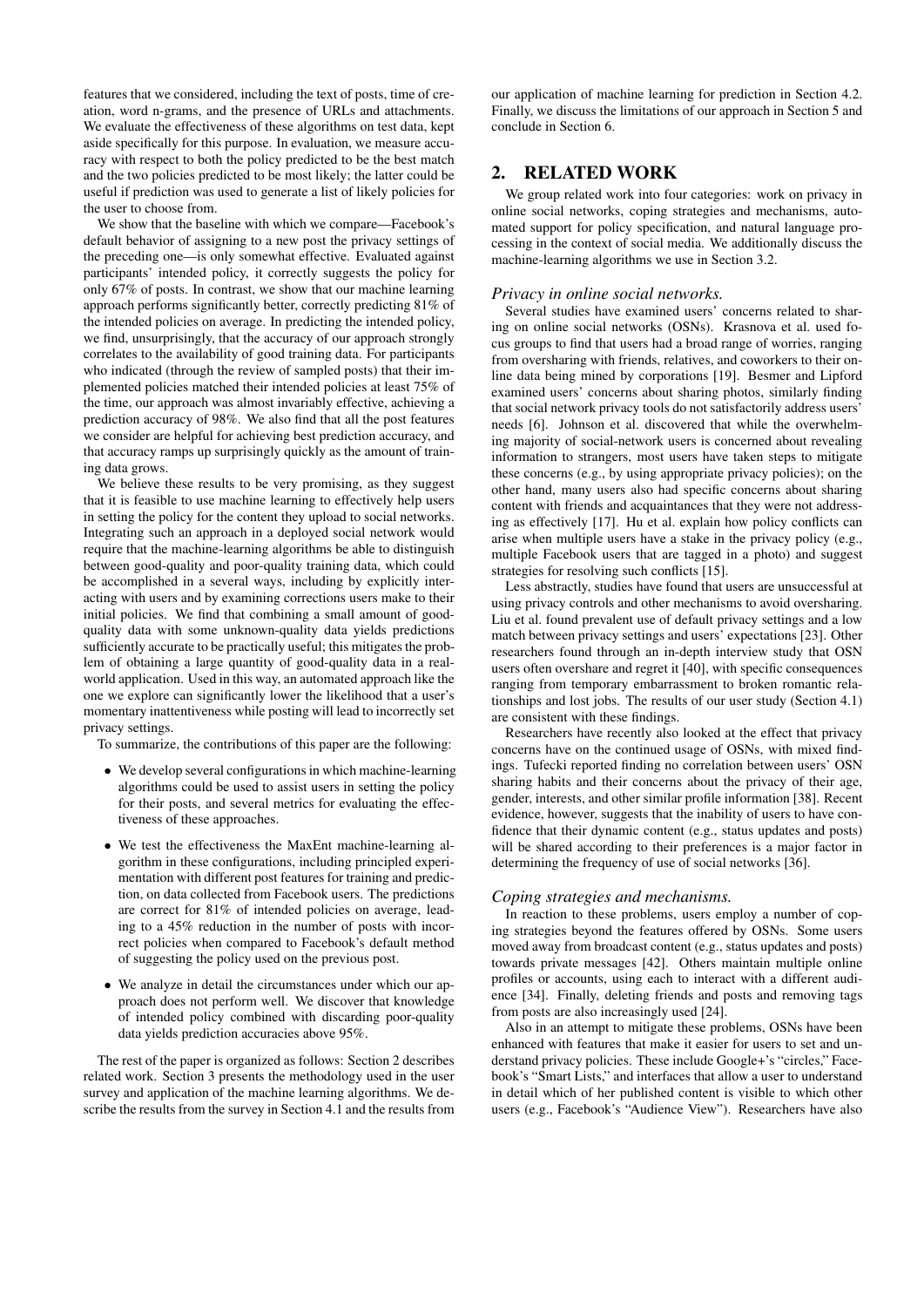advanced new tools and approaches, including better visualizations of friend groups and networks [25], and experimented with different policy-creation approaches, such as tag-based policy, in which policies are specified exclusively in terms of tags with which content is labeled [18]. Although all these mechanisms help, none that have been deployed have been reported to significantly mitigate users' concerns and problems with oversharing (e.g., [41]).

## *Automated support for policy specification.*

There is a long history of using machine learning to help detect policy errors or specify policy. An early target of such analysis were firewall policies, for which tools were developed to analyze policies for consistency or the presence of specified properties (e.g., [3, 1]). Similar approaches were used to suggest to firewall administrators policies that match prespecified goals [16]. Other works used rule mining and Bayesian inference to analyze router policies and automatically detect configuration errors (e.g., [21]).

Related techniques, including rule mining, have also been used in other contexts to detect policy errors. Das et al. analyzed fileserver access-control policy to detect inconsistencies in the permissions given to otherwise similar users [11]. Bauer et al. examined logs of accesses to physical space and inferred which potential accesses that are not permitted by policy are consistent with observed accesses [4].

Closer to this paper's focus, machine learning has been used to classify images uploaded to content-sharing sites and to suggest sharing policies [35]. In that work, photos are first classified according to image content, and then the resulting categories are further broken down based on descriptive tags that users attach to the photos. Our work pursues a similar goal for text content such as posts and status updates, but the specific algorithms and features used for classification in the two approaches differ.

Closely related to this paper is work by Fang et al., which addresses the problem of allowing friends access to information in a user's OSN profile [13]. This work assumes that there is an underlying privacy preference that needs to be learned. The problem we address is different, as we aim to predict the access control policy that should be applied to status messages, which involves mapping information contained in a status message to the privacy setting.

## *Natural language processing for social media.*

Natural language processing (NLP) has been used extensively in analyzing social media content from microblogs (e.g., Twitter), OSNs, wikis, internet forums, etc. The purposes of such analyses vary, and include opinion and sentiment mining [26], determining the usefulness of product reviews [22], topic extraction [7], and examining the diffusion of information through social networks [2]. Using NLP for analyzing short text such as from microblogs and OSNs is an active area of research [31, 33]. We try two popular NLP approaches: one is a Latent Dirichlet Allocation (LDA) [7] based approach and another a classifier based on the MaxEnt (maximum entropy) [5] principle (see Section 3.2).

# 3. METHODOLOGY

We next describe the online study by which we collected data for training and testing machine-learning algorithms (Section 3.1), and provide an overview of our approach to predicting policy, including describing the algorithms we used (Section 3.2).

## 3.1 Study Design

We recruited participants through Craigslist, compensating them \$5 for participation in a 20-minute survey. We required participants to be English-speaking adults, to have created at least 60 Facebook posts or status updates over the past four months, and to have used at least two different privacy settings to protect their posts.

After asking participants for demographic data, we asked them about their usage of Facebook. We asked whether they used Facebook for personal or business purposes. Using a seven-point Likert scale, we asked participants to indicate their level of agreement with statements that probed how comfortable they would be with their Facebook posts being publicly visible, whether they post personal information, and whether they believe they use strong privacy rules. We also asked whether they found Facebook's privacy controls easy to use, or confusing, and whether they had ever regretted posting content on a social network. We did not tell participants the purpose of our study, other than it was about "Facebook sharing."

Our participants were next redirected to our Facebook application. The application compiled a list of each participants' posts and their privacy settings, which were then downloaded for analysis. Study participants were given the chance to view their posts before they were downloaded, and to exclude from downloading any particularly private ones; however, no participant excluded any post. Next, 20 posts were drawn at random from the downloaded ones. These were shown to the participant, who was asked to indicate her preferred policy (i.e., privacy settings) for each post, by selecting from among any of the policies the participant had used for any post, or "other," with the option of entering any policy. While eliciting the preferred policy for most posts would have given us more ground truth data about policies, the extra burden on participants would have increased the chance of participants providing incorrect data or dropping out of the study.

Our study design was reviewed and approved by our institutional review board (IRB).

## 3.2 Predicting Policies

The goal of our work is to predict, based on the content and context of a new Facebook post, the access-control policy that a user will want to apply to it. We envision that a tool that performed such prediction could be integrated with OSNs, and would suggest to users at the time of content creation the policy, or several possible policies, with which to protect the new content. In this paper we focus on determining whether and to what extent such a tool could suggest policies that match users' sharing intentions.

Facebook's privacy policies for posts specify the audience as a set of users. The set of users is specified with the help of predefined sets such as "public" (anyone, including people without Facebook accounts), "friends of friends" (all Facebook users who are friends of the friends of the user under consideration), and friend lists. A friend list is a subset of all the user's friends, and is either specified manually by the user or is automatically generated by Facebook. In addition, the user may specify a "deny" and "allow" list of friends that further restricts or expands the intended audience for posts. In our work, we transform each policy to a string (see Section 3.2.2), which is then considered the label of that post.

The high-level approach we pursue is to train a machine-learning algorithm on posts that are annotated with such labels, and then use the trained algorithm to predict the policy of test posts. Our training and test data are derived from the posts and policies downloaded from study participants' Facebook accounts. Because users strongly differ in the kind of content they publish and the sharing policies they apply to it, we do not aggregate data across users we make predictions about a participant's posts (test data) using an algorithm trained only on that participant's previous posts (but excluding the posts we test on).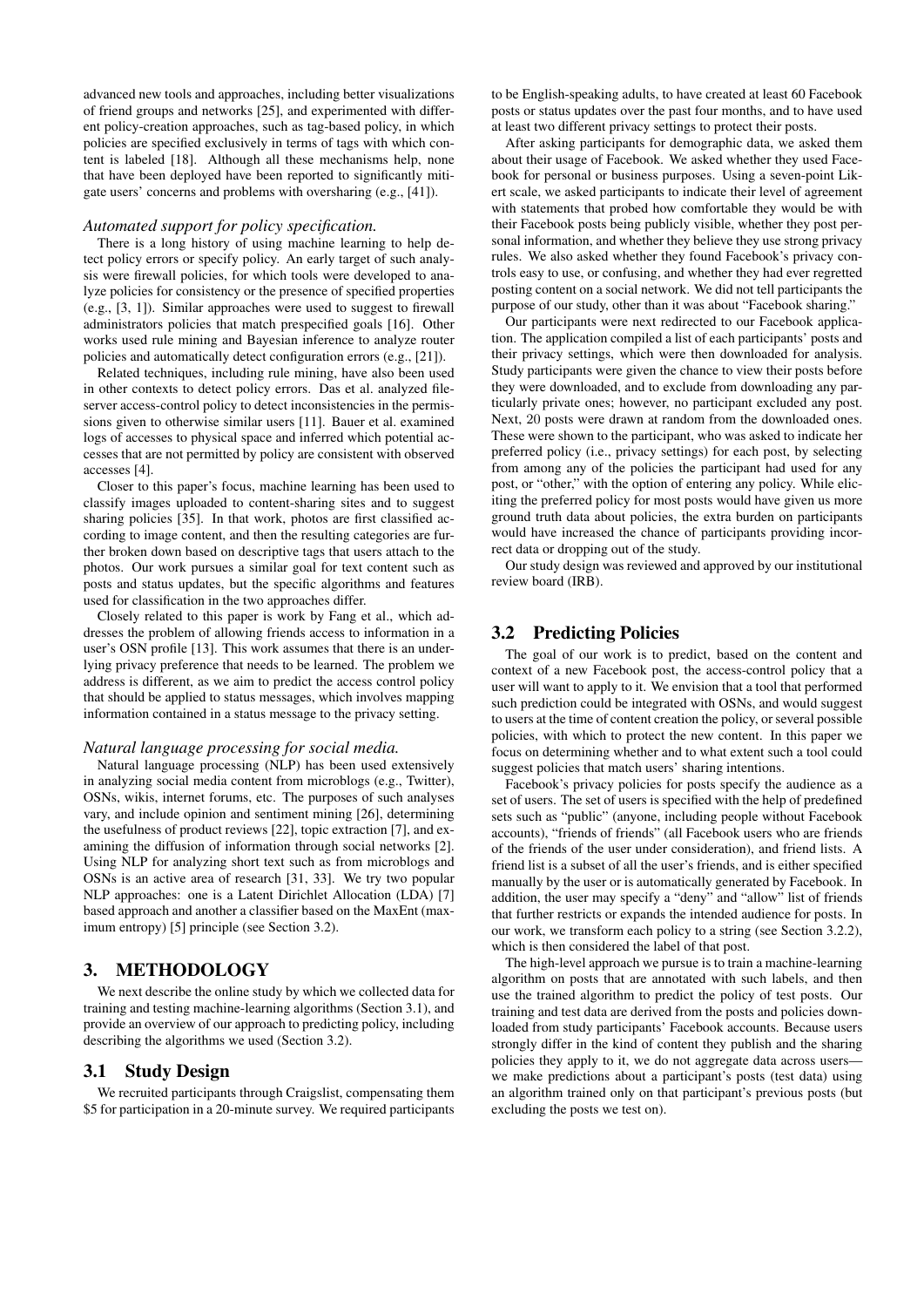We choose test data for each participant at random from the chronological sequence of posts (or from a subset for which the intended policy is known—see Section 4.2). For each test data point, we build the learning model using training data that appears chronologically before the test data point. We try to maximize *average accuracy*, the average success of prediction of the learned model—a different model for each test data point—on the test data. As is customary for small datasets, we select features by performing multi-fold cross validation in the training phase. We try all combinations of the features that we consider, in addition to the basic feature of words in the post (see Section 4.2.3). We repeat 100 times the process of partitioning the training set of posts into 90% model-building data and 10% evaluation data for each model (set of features) under consideration; the *training* accuracy for a model is the average over all 100 runs on a single participant's data. Finally, the model with the best training accuracy is selected for evaluation over test data.

## *3.2.1 Machine-learning algorithms*

Facebook posts and status messages (we use the two terms interchangeably) almost always contain some user-generated text. Hence, a natural approach for analyzing these is to use tools from natural language processing (NLP).

*Latent Dirichlet allocation* (LDA) is a popular approach for extracting topics from documents [7]. The topic of a document is a collection of words that represents the theme of the document. Topic extraction refers to predicting the topic of a document using words present in the document. An extension of LDA called *labeled LDA* (LLDA) can be used to infer labels for documents when provided with training data of labeled documents [32]. We treated posts as documents and their policies as labels, and used LLDA to predict the policies for a test set of posts that did not have policies attached. However, we found the performance of LLDA to be poor in our setting. We attribute this to two factors. First, any LDAbased approach requires a substantial amount of training data [30]. The size and number of posts, not just at our disposal for this experiment but in general, is small compared to text documents typically used in LDA-based approaches. Short-text topic extraction is an active area of research [31, 33], but, based on our experiments, has not advanced to the point where it would allow an LDA-based approach to be effective on the short messages typical of our domain of interest. Second, *classifiers* (a class of machine-learning tools) are comparable to LLDA for text classification [32], and can additionally use non-text features (e.g., the time of the post) to aid in classification. Consistently with this, we found LLDA not to be competitive with a classifier-based approach, described next.

A classifier often used in NLP with good results, and which we apply to our problem, is the *MaxEnt classifier* [5]. A classifier attempts to predict the correct label for a given test dataset. A classifier takes as input a labeled training dataset, represents the data as a vector in an n-dimensional space, and then learns a separator that best separates the data by labels. The learned separator is used to predict the labels of the test data points. The  $n$  dimensions of the data points are called features. A classifier allows the use of non-text features of posts, such as creation time, the presence of a URL, post length, etc. The MaxEnt classifier is based on the idea of obtaining the separator that maximizes entropy (and hence yields low generalization error, i.e., low error on test data), but constrained to achieving a low empirical error (performing well on training data). The MaxEnt model assumes nothing beyond the information provided by the training data, which enables the classifier to perform well on a randomly chosen test dataset. The MaxEnt model is equivalent to the Multinomial Logistic Regression model,

another model for classification in NLP [5]. Since we found the MaxEnt model to perform strictly better than other approaches we tried for our scenario, the results presented in this paper are based on the MaxEnt classifier.

We used the LLDA and MaxEnt tools created by the NLP Group at Stanford (http://nlp.stanford.edu/software/). We ran the tools using default settings, except the use of word bi-grams, i.e., pairs of adjacent words, as a feature. Our parsing and result computation code was written in Scala, with some analysis using Microsoft Excel.

## *3.2.2 Data transformation*

Next, we discuss how we transformed the content of participants' posts before using them as input to machine-learning algorithms. As is common in NLP, we make all words lower case, remove punctuation, and filter out *stop words*, which are are common words like "a," "an," "it," and "I" that convey little meaning. We used a standard list of 120 stop words [37]. Filtering out stop words may result in empty posts and hence decreases the amount of training data, but generally increases prediction accuracy. For our dataset, this removed three posts from just one user.

We also perform certain intuitive modifications on the data, after empirically validating through preliminary experiments that these improve the effectiveness of prediction. We replace URLs by only the domain name, e.g., http://my.com/test becomes my.com. We also transform text, like emoticons and some punctuation, that is otherwise parsed in a semantically incorrect way. We replace emoticons by a corresponding descriptive word, e.g., ":)" and ":- )" are replaced by "happy." We replace question marks ("?") by the word "question," two or more contiguous exclamation marks ("!") by "exclaim," and two or more contiguous periods (".") by "continued." The exact words used for replacement do matter; even though the machine-learning tools do not understand the semantics of words, the user may use those same words in some posts instead of or independently from emoticons. Finally, we filtered out posts of fewer than three words, as these usually do not have enough information to perform inference.

As stated earlier, for each participant, we map each privacy policy for a post to a unique string, which serves as a label for the post. This is done by using symbolic strings for the three sets "public," "friends of friends," and "all friends." Any allow or deny list of friends is taken into account by concatenating the symbolic string with the sorted list of friend IDs specified in the allow or deny list. For any privacy policy specified using friend lists, we use the concatenated, sorted list of IDs of friends in that list as the label, after adding or removing friends from any allow or deny lists.

## 4. RESULTS

We first present the results of the survey that solicited demographic data and usage habits and sentiment about Facebook (Section 4.1). We then present our results from the use of machine learning for policy prediction (Section 4.2).

## 4.1 Demographics and Survey

#### *Demographic data.*

From July to November 2012, 46 participants took our study and met our requirements. The data for four participants is missing due to data corruption; we present here the self-reported demographic data from the remaining 42.

Our participants ranged in age from 18 to 65, with an average of 29.1 and median 25.5. Thirty five participants reported being female, and 7 reported male. Sixteen participants reported a college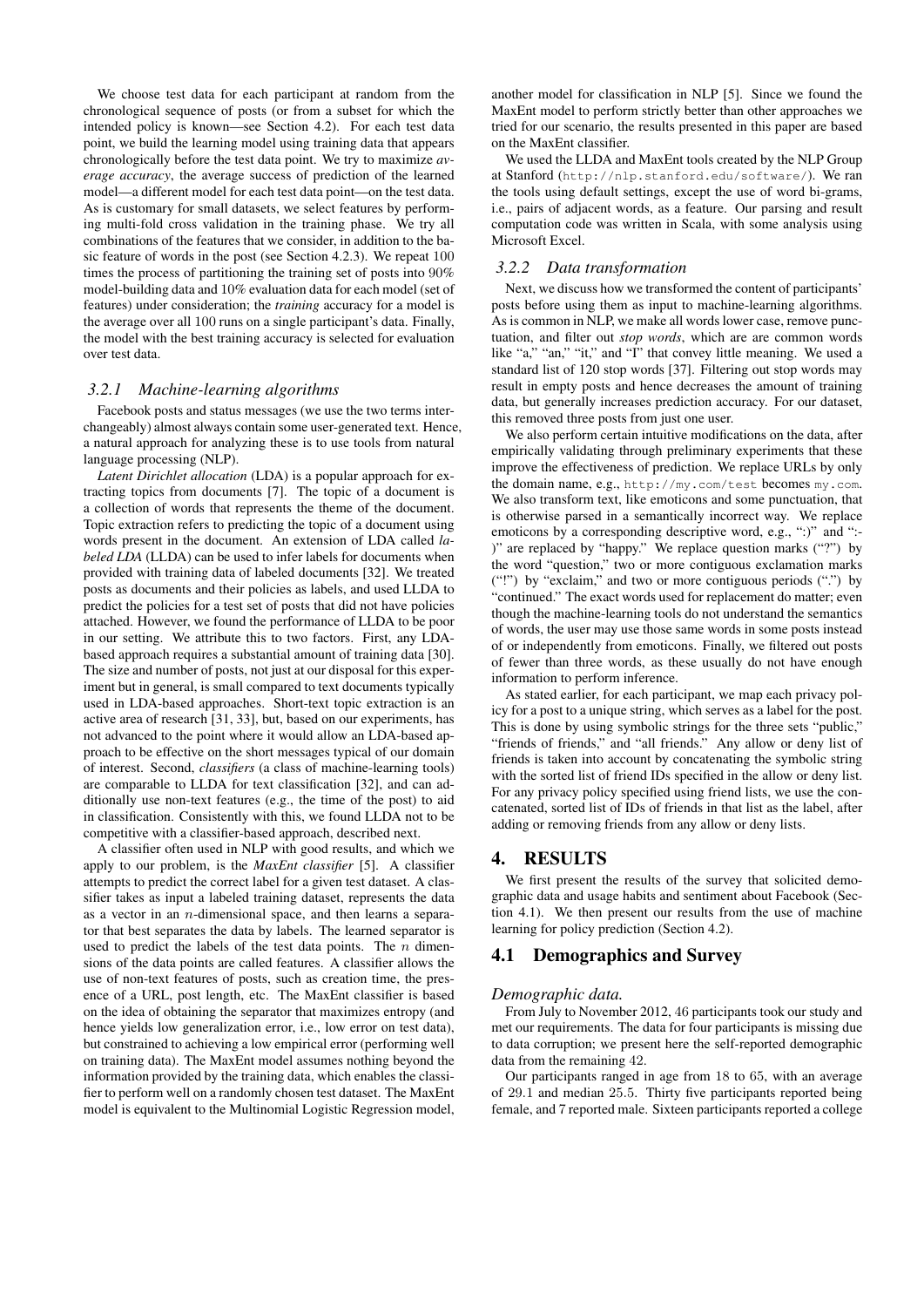



degree as their highest achieved degree, 16 reported finishing highschool, and four receiving an advanced degree. Four participants reported majoring or having a degree or job in "computer science, computer engineering, information technology, or a related field;" 36 did not, and two did not provide an answer. One participant was from Singapore, one from Guatemala, one from Russia, and the rest were from the U.S.A.

#### *Facebook usage and sentiment.*

Asked whether they found Facebook's privacy controls "confusing," participants answers were almost evenly distributed from "strongly disagree" to "strongly agree" on a 7-point Likert scale, with a small majority expressing some level of agreement. However, presented with the statement that Facebook's privacy controls are "easy to use," 27 participants agreed and only nine disagreed. Somewhat surprising is that participants who self-identified as having good computer skills were almost evenly divided on these questions, suggesting that computer-savvy participants were less likely than other participants to find Facebook's privacy controls easy to use.

Asked whether they have a "strong set of privacy rules" on Facebook, 28 participants replied neutrally or positively and there was no strongly negative reply, indicating that most participants felt they used average or stronger-than-average privacy policies on Facebook. Asked whether they tended to post personal information on Facebook, 21 participants indicated that they did not.

Asked whether they were comfortable with their status message being visible to "everyone on the internet" on a 7-point scale from "not at all comfortable" to "very comfortable," 19 participants expressed various levels of comfort, 15 expressed various levels of discomfort, and 8 were neutral. We found this level of comfort with public sharing surprising, as well as inconsistent with both the policies our participants implemented or wished to implement and the negative experiences they reported with sharing data on Facebook. This disconnect highlights the need for tools that remind participants to set a more restrictive policy for posts for which an overly open policy may lead to later discomfort or regret.

Of our 42 participants, 25 answered positively when asked whether they had "ever posted something on a social network and then regretted doing it," which is more participants than reported being uncomfortable sharing their posts with everyone on the Internet. Reasons that participants reported ranged from friends getting offended to people not thinking enough before posting from a smartphone. One participant stated that he is an attorney and exercised significant discretion in posting messages, and thus never had any mishaps. Another participant believed that expressing her thoughts will not have a negative impact on her life, and hence she does not

#### Table 1: Confidence factor for 42 participants.

| Confidence factor | No. of users |
|-------------------|--------------|
| $0 - 0.25$        |              |
| $0.26 - 0.50$     |              |
| $0.51 - 0.75$     | 12           |
| $0.76 - 1.00$     | 16           |

regret anything she ever posted. Figure 1 depicts answers to select questions on user sentiment.

Not counting automatically generated messages (e.g., "checkins" from location-tracking applications), our participants created 6150 posts (average 146 per person, std. dev. 89.3, median 117.5) in the four months preceding their participation in our survey. Although participants could exclude specific posts from being submitted to us, no participant excluded any post. We excluded 17 posts from our analysis, because Facebook's API returned an empty privacy policy for them. Participants used between two and 35 policies to protect their posts, with an average of 4.6 (std. dev. 5.4) and median of 3.

#### *Confidence about policies.*

As explained in Section 3.1, we randomly selected 20 posts from each study participant and interactively elicited from the participant the policy she desired to implement (the *intended* policy) for each. The purpose of this was to measure how often participants either changed their minds about policies after implementing them or had not implemented their intended policies. We refer to the fraction of the 20 that matched the implemented policy as the *confidence factor*. For example, if 15 of the 20 interactively elicited (intended) policies matched the user's intended policies for those messages, the confidence factor is .75.

Table 1 shows the counts of participants by confidence factor ranges. Fourteen participants changed their mind about or incorrectly implemented the policy for more than 50% of the posts shown to them, and only 16 participants have 75% or more of their posts labeled correctly on Facebook. This phenomenon results in noisy data for the learning tools; in Section 4.2.4 we show its effect on the accuracy of learning.

## 4.2 Policy Prediction

In this section we present our results on using machine learning to predict policy. We first describe the datasets and the success criteria for evaluating the accuracy of predictions (Section 4.2.1). We then describe the prediction mechanisms that we use as a baseline (Section 4.2.2) and the features used with the MaxEnt classifier (Section 4.2.3). Finally, we discuss the effectiveness of our prediction strategy (Section 4.2.4).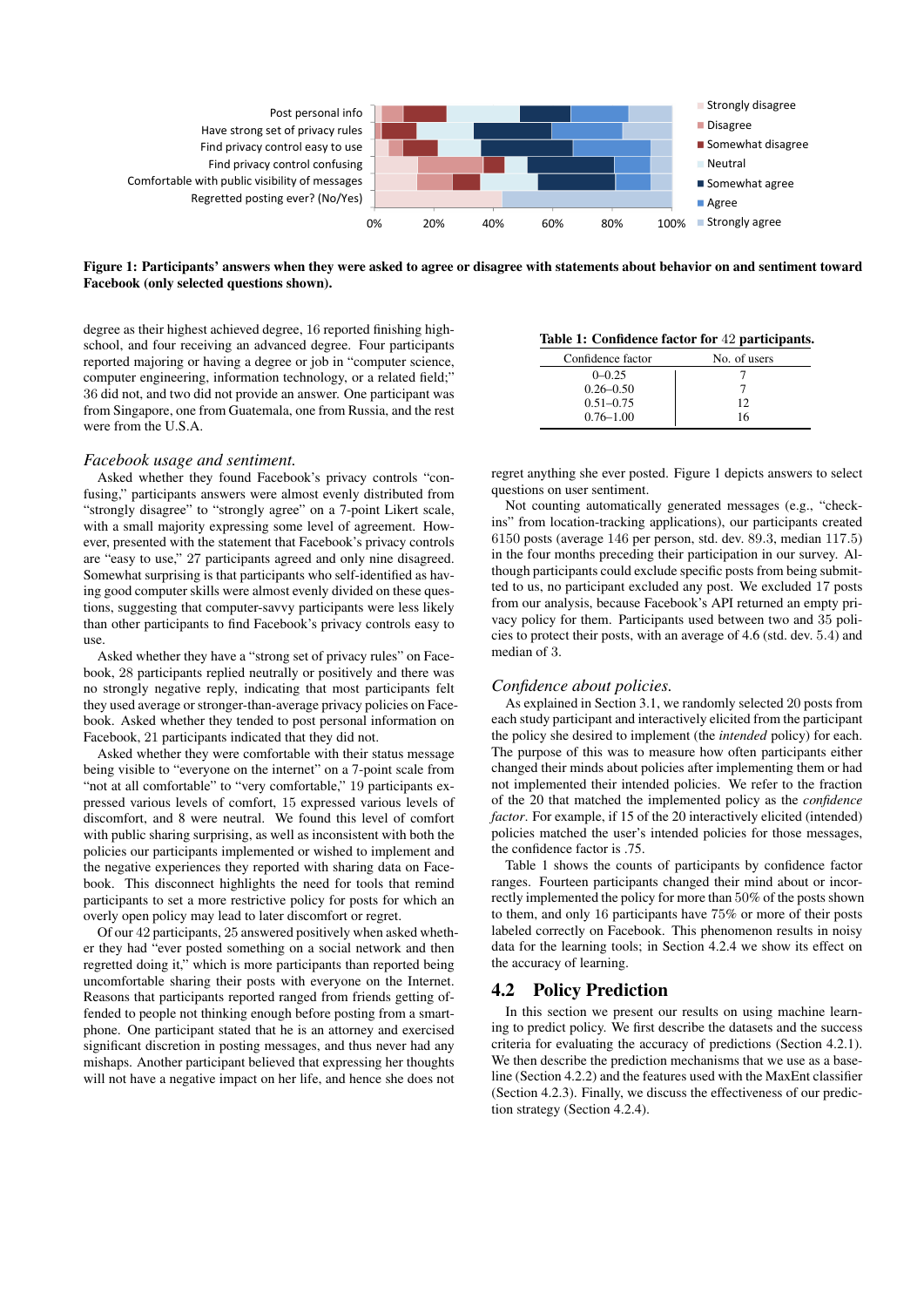

Figure 2: Datasets used in evaluation and their construction.

## *4.2.1 Datasets and Success Metrics*

#### *Datasets.*

To investigate the effects of noise (i.e., erroneous policies) in training data on prediction performance, we evaluate on three datasets.

- 1. *Original:* The *original* dataset is comprised of the posts and policies downloaded from participants' Facebook accounts. The policies in this dataset match what participants implemented in Facebook, even when they did so by mistake or later changed their mind.
- 2. *Clean:* The *clean* dataset is constructed from the original dataset by replacing the downloaded policies for 20 posts with the corresponding interactively elicited policies. In other words, in the clean dataset 20 potentially erroneous entries have been corrected using the interactively elicited data; remaining entries are the same as in the original dataset.
- 3. *Pruned clean*: The *pruned clean* dataset is constructed from the clean dataset by discarding the 80% of the unconfirmed, possibly erroneous data, leaving the corrected 20 entries as is in the remaining 20% data.

Figure 2 illustrates the creation and contents of these datasets. When we test on the clean and pruned clean datasets, we test on data drawn solely from the 20 policies per participant that were manually elicited, as we consider these to be closest to ground truth. We discuss this further in Section 4.2.2.

## *Success metrics.*

We use two metrics to measure the success of a prediction.

1. *Exact*: The prediction is counted as successful when the predicted policy is the same as the policy that the user assigned to the post.

2. *Top-Two*: The prediction is counted as successful when either of the two policies predicted as most likely is the policy that the user assigned to the post. This simulates a scenario in which the prediction algorithm is used to generate two policy suggestions for each message.

The ratio of successful predictions to the total number of predictions is the *accuracy* of the prediction strategy. By definition, the Top-Two metric always outperforms the Exact metric in this respect. Although we report performance according to both metrics, we believe the Exact metric (on which we focus when reporting summary results) is more realistic, since it would likely yield a more usable tool in practice and can be more fairly compared to Facebook's default approach.

## *4.2.2 Baseline Prediction Strategies*

Next, we present the two prediction strategies that we use as baselines. These are straightforward ways to predict policy and involve no machine learning. We consider the following baselines:

- 1. *Previous Policy*: For the current post, suggest the policy used on the last post.
- 2. *Most Common*: Always suggest the policy used most commonly by the participant in the four-month span for which we have data.

We report the accuracies of the baseline strategies for two datasets (original and clean), as well as reporting the *intended accuracy*, where predictions are restricted to the 20 posts for which the intended policy is known. The accuracy for each participant for the original and the clean dataset is computed by iterating over all posts, predicting a policy for each post using the baseline approach, and counting the number of successful predictions. The intended accuracy is computed similarly, but the iteration is only over the 20 corrected posts for which the intended policy is known.

Facebook currently implements the Previous Policy approach. This approach performs well on the original dataset (85% average accuracy), slightly worse on the clean dataset (80% average accuracy), but has poorer accuracy when tested against intended policy (67% on average), which is the measure we consider most meaningful, since for that measure all test data points are confirmed to be accurate. The performance of Most Common (79%, 77%, 73%) follows a similar trend. Table 2 shows these results in more detail.

The Top-Two metric clearly results in a greater fraction of policies predicted correctly, since its criteria for correctness is less stringent than that of the Exact metric. We speculate that the high accuracy of Previous Policy (for the original dataset) can be attributed to the fact that many participants have a dominant policy, and often do not change their policy over a set of contiguous posts. Using the same policy for consecutive posts may make sense semantically, e.g., if all the posts in the set are on the same topic. On the other hand, it could also reflect policy errors caused by participants' reluctance to change their policy from the default offered by Facebook. Indeed, the lower accuracy when evaluating against intended policy reveals a mismatch between Facebook's predictions and intended policy for many participants.

We also experimented with another success metric: whether the predicted policy was at least as restrictive as the desired policy. The accuracy with such a success metric was quite high—0.94 with the Previous Policy baseline—which is not unexpected due to the coarse nature of this success metric. The use of the MaxEnt classifier did not yield much better results than 0.94; thus, we do not analyze this success metric further in this paper. Also, while oversharing is clearly a problem, undersharing diminishes the utility of sharing. Hence, we focus mainly on exact matches.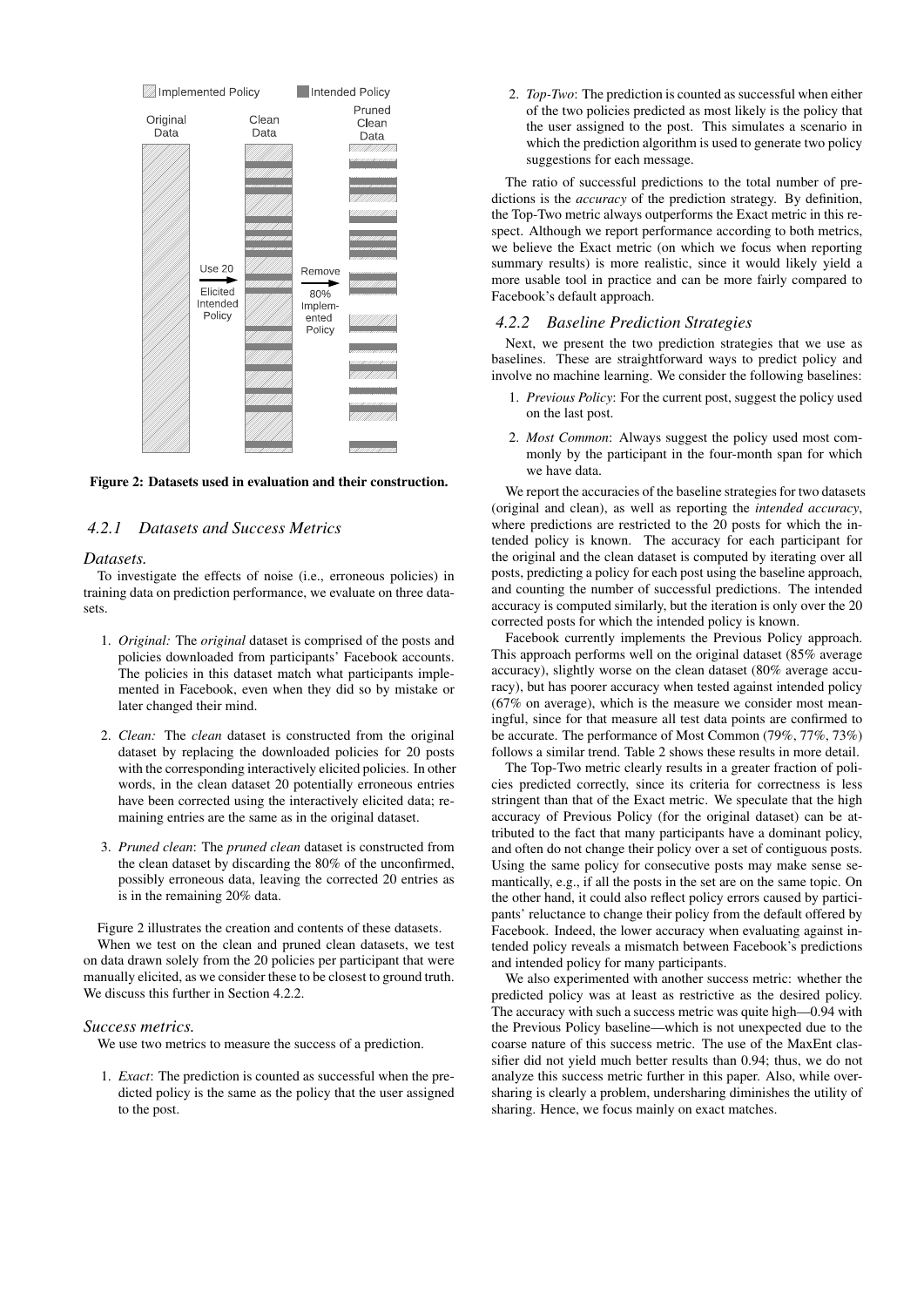|                           |                                     |                                  | Avg. intended               |
|---------------------------|-------------------------------------|----------------------------------|-----------------------------|
| Baseline metric           | Avg. accuracy<br>(original dataset) | Avg. accuracy<br>(clean dataset) | accuracy<br>(clean dataset) |
|                           |                                     |                                  |                             |
| Previous Policy           | 0.85                                | 0.80                             | 0.67                        |
| Most Common               | 0.79                                | 0.77                             | 0.73                        |
| Previous Policy (Top-Two) | 0.91                                | 0.88                             | 0.74                        |
| Most Common (Top-Two)     | 0.88                                | 0.85                             | 0.85                        |

#### Table 2: Average performance of baseline approaches for 42 participants.

## *4.2.3 Features Available for Model Selection*

Before describing results in detail, we discuss the features available to the learning algorithms. The subset of these that was used in any specific model (recall that a sequence of models was created for each participant, as described in Section 3.2) is derived by trying all combinations of features and using cross-validation to select the best combination. In addition to the words of a post, which is a feature included in all models, other features were post creation time, the presence of attachments, word n-grams, and the policy of the post immediately preceding the post for which a model was being generated.

The basic feature we used was the words that made up the content of posts. The MaxEnt classifier tool we used automatically converts words into a vector representation, although we first manually remove stop words and perform other low-level transformations (see Section 3.2).

We examined several bucketing strategies to represent the time when a post is created. The most effective strategy, on which we settled, classified posts into three buckets: (1) *office*: between 9AM and 6PM on weekdays, (2) *evenings and weekends*: between 6PM and midnight daily and between 9AM and 6PM on weekends, and (3) *nights*: midnight to 9AM daily. We also experimented with six buckets of four hours each, but with less success.

We encoded as a binary flag whether a post included an attachment such as an image, video, or a URL (which may be different from URLs contained in the text of a post).

We additionally used word 2-grams as a feature, as often the semantics of a sentence is better captured by pair of adjacent words than by each word in isolation. For example, if a post includes the words "Sherlock" and "Holmes," then in addition to each of those words being used as a feature, the bi-gram "Sherlock Holmes" is also used.

Finally, we included the policy of the previous post as a feature, hypothesizing that for some participants this may be a good indicator of the policy for the current post.

Another feature we experimented with, but do not use in the results we report, was the number of words in posts. Including this feature reduced the accuracy on the pruned clean dataset by 6%. We conjecture this is because of the large number (compared to the size of pruned clean dataset) of possible values for this feature; this can cause the learned model to over-fit the training data, consequently reducing testing accuracy.

The MaxEnt tool performs a standard transformation on the words, by mapping each word (or bi-gram) to a dimension to build a multidimensional dataset with 0's and 1's. The zeros indicate absence of a word and vice versa. The other features described above are all categorical variables, each adding a dimension to this dataset.

## *4.2.4 Policy Prediction Accuracy*

As discussed in Section 4.2.1, we analyze the performance of policy prediction using the original dataset, the clean dataset (in

Table 3: Average accuracy for baselines and MaxEnt with Exact and Top-Two success metrics, using the clean and pruned clean datasets.

|                               | Avg. intended accuracy |             |
|-------------------------------|------------------------|-------------|
| Prediction strategy           | (Exact)                | $(Top-Two)$ |
| Previous Policy               | 0.67                   | 0.74        |
| <b>Most Common</b>            | 0.73                   | 0.85        |
| MaxEnt (clean dataset)        | 0.71                   | 0.94        |
| MaxEnt (pruned clean dataset) | 0.81                   | 0.94        |

which 20 of a participants' implemented Facebook policies have been substituted with those interactively elicited from her), and the pruned clean dataset. When analyzing performance on the original dataset, we randomly pick eight policies to use as test data and calculate accuracy as described in Section 3.2; these eight are never used for training. When using the clean and pruned clean datasets, we choose the test data from among the 20 policies elicited from the participant.

Our experiments using the LLDA tool show strictly less accurate performance than using MaxEnt, by a significant amount: on the original dataset the average accuracy of predictions made using LLDA was 0.62 using words only—including other features is not possible with LLDA in a straightforward fashion. Hence, we focus on results obtained by using the MaxEnt classifier.

#### *Accuracy with original dataset.*

The accuracy of the MaxEnt classifier on the original dataset is 0.86 for the Exact and 0.94 for the Top-Two metric. When making a single prediction per candidate post (i.e., Exact), the average accuracy of the MaxEnt classifier on the original dataset is only 1% better than the better of the two baselines (Table 2). We believe this is because the trends in the original dataset are largely the result of Facebook's use of the Previous Policy strategy. The MaxEnt tool successfully picks up these trends in the original dataset. However, learning the trend in the original dataset does not help make good predictions of *intended* policy, since the trends are dominated by inaccurate data; we show this next.

#### *Accuracy with clean and pruned clean dataset.*

More indicative of real-world effectiveness is prediction accuracy measured with respect to the clean and pruned clean datasets (Table 3). For both these datasets, the test data is chosen from among the 20 posts with correct intended policy. In this setting, the MaxEnt classifier has slightly higher accuracy (71%) on the clean dataset than does the Previous Policy baseline (67%) for the Exact case. The corresponding MaxEnt accuracy (Exact) on the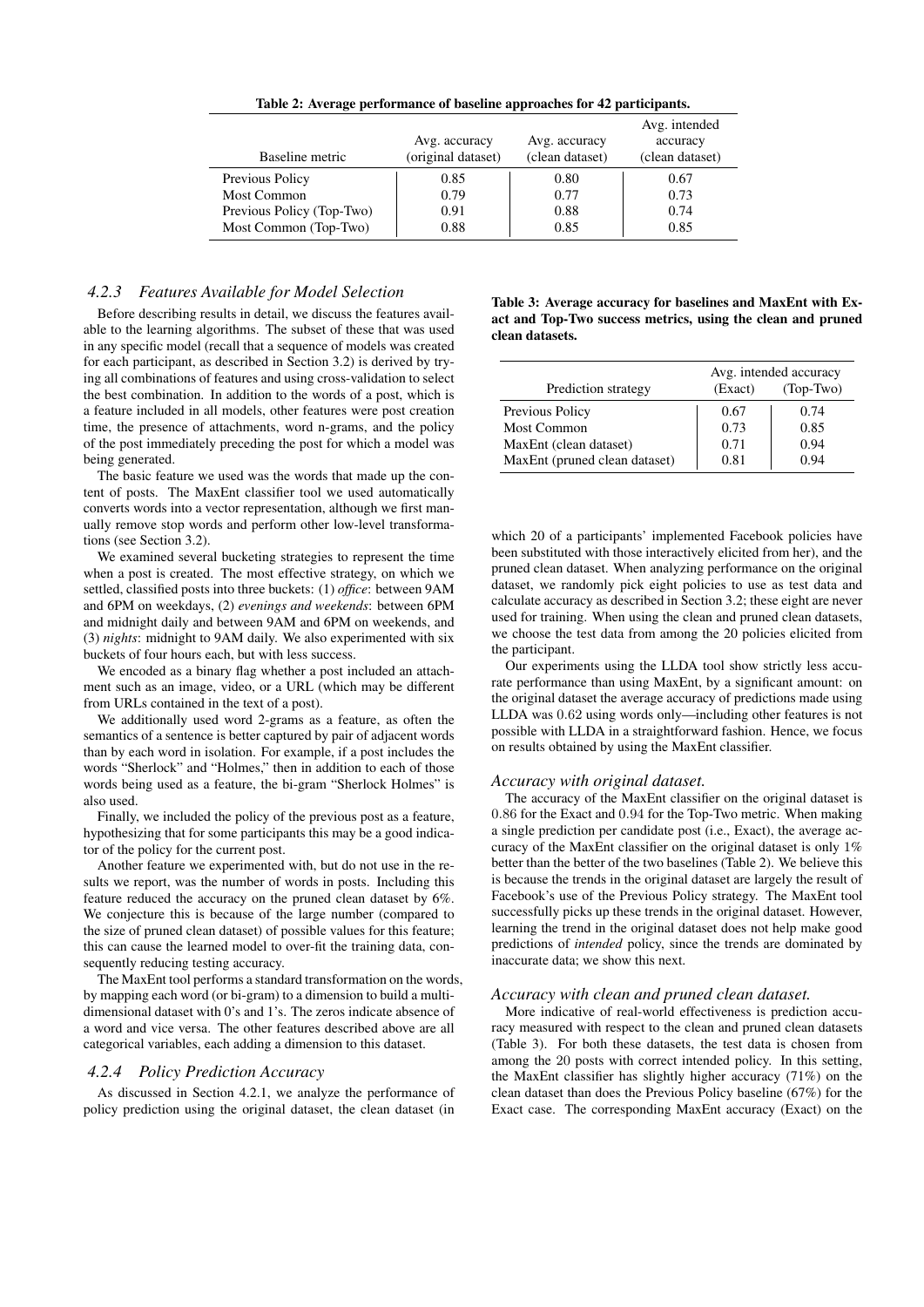

Figure 3: Average intended accuracy of MaxEnt using the Exact metric when different fractions of unconfirmed training data are discarded.

pruned clean dataset (in which some potentially erroneous data is discarded) is substantially better (81%), yielding more than 45% fewer incorrect predictions than the baseline.

We attribute the differences in the performance of MaxEnt across our datasets to the mismatch between a participant's implemented policy and her intended policy. Accuracy on the clean dataset is not much greater than on the original one because the vast majority of training data is unconfirmed, and hence the intended policy is not successfully learned from it. Testing on the pruned clean dataset reveals that when some unconfirmed data is removed, increasing the fraction of good data, prediction accuracy increases.

To further test this hypothesis, we experimented with changing the fraction of clean training data by discarding varying fractions of the unconfirmed data; this makes each training set smaller, but increases the proportion of clean data. As the fraction of clean data in the training set grows, prediction accuracy improves (Figure 3). Decreasing the size of the training set would normally be expected to decrease accuracy; in this case, that is more than made up for by the increase in the quality of the training data as the training set shrinks.

We next further investigate the dependence of prediction accuracy on the quality of the training data.

#### *Accuracy vs. confidence factor.*

Recall that a low confidence factor means that the 20 intended policies supplied by participants were frequently *not* the policies that were actually implemented for the corresponding posts on Facebook. An examination of the (clean and pruned clean datasets) results by subsets of participants split by confidence factor yields an interesting observation—for participants with high confidence in their policies, the MaxEnt classifier has substantially better average accuracy than the baseline approaches (Table 4).

This provides further support for the behavior we had previously observed: when trained on good data, MaxEnt predicts policies more accurately than the baseline strategies. More specifically, the participants with a low confidence factor are those whose Facebook policies typically *do not* correspond to their intentions. Since the accuracy of prediction is measured with respect to intended policy (interactively elicited during the study), it is no surprise that training on data that is highly inconsistent with intended policy does not allow accurate prediction of intended policy. From the standpoint of learning, a low confidence factor implies that there is significant

Table 5: Result of excluding features with pruned clean dataset. The last column shows the number of users for whom prediction was most accurate with the set of features described by each row. The first row shows performance with no feature excluded.

| <b>Excluded Features</b><br>last policy<br>attachment n-gram |  |  | time | Avg. intended<br>accuracy            | # users w/<br>best acc. <sup><math>\dagger</math></sup> |
|--------------------------------------------------------------|--|--|------|--------------------------------------|---------------------------------------------------------|
| ×<br>$\times$<br>$\times$                                    |  |  |      | 0.81<br>0.76<br>0.79<br>0.75<br>0.79 | 25<br>14                                                |

† There is overlap in the sets of users that characterize best accuracy of each set of features. Hence, sum of last column  $> 42$ .

noise in the labels (policies) present in the training data; machinelearning algorithms perform poorly at classification as the fraction of noise in labels increases [20]. Ignoring the 14 (33%) participants who have confidence factor lower than 0.5, the improvement in accuracy for the remaining 28 (66%) participants is on an average 0.14 and the resulting average accuracy is 0.94. This accuracy is comparable to the ∼94% accuracy reported by NLP topic modeling tools like LDA [7]. Additionally, Table 4 also shows that discarding 80% of the unconfirmed data (pruned clean dataset) results in improved predictions for almost all users, including those with a low confidence factor. Notably, the accuracy for users in the lowest confidence class, even though low in absolute terms, was more than double the accuracy of the Facebook baseline (0.25 to 0.52). In other words, although greatest absolute accuracy is achieved for users with a high confidence factor, on average even users with a low confidence factor benefit from our predictions.

#### *Accuracy by feature.*

Perhaps surprisingly, we found that the average prediction accuracy was affected only slightly by excluding various features from our models (Table 5)—the majority of the benefit stems from analyzing the text of posts. Interestingly, the decrease in accuracy was not monotonic as features were removed, showing that their interplay is subtle. We believe that this is because individual users benefited differently from the various features. This is supported by the data in the last column of Table 5, which shows the number of users for whom the feature set under consideration performed best. All the features together perform best for the largest number of users (25); smaller sets of feature perform best for different numbers of users, ranging from 9 to 14.

#### *Prediction accuracy over time.*

As described in Section 3.2, we train our prediction algorithm to mimic how a real-time prediction tool could be used: only posts that appeared chronologically before an element (post) of the test set are used to train the model used to make predictions for that test post. Figure 4 shows the average (over all participants) accuracy of MaxEnt for predicting each of the eight elements of the test set in chronological order. Accuracy is initially poor, as only ∼12.5% of the training data is available when the first prediction is made. Perhaps surprisingly, however, accuracy almost immediately rises to the range where it will remain. This suggests that, in practice, the accuracy of prediction can be improved by not making predictions when too little data is available, but also paints a surprisingly optimistic picture of how little training data is needed to achieve reasonable prediction accuracy. Delaying predictions in this way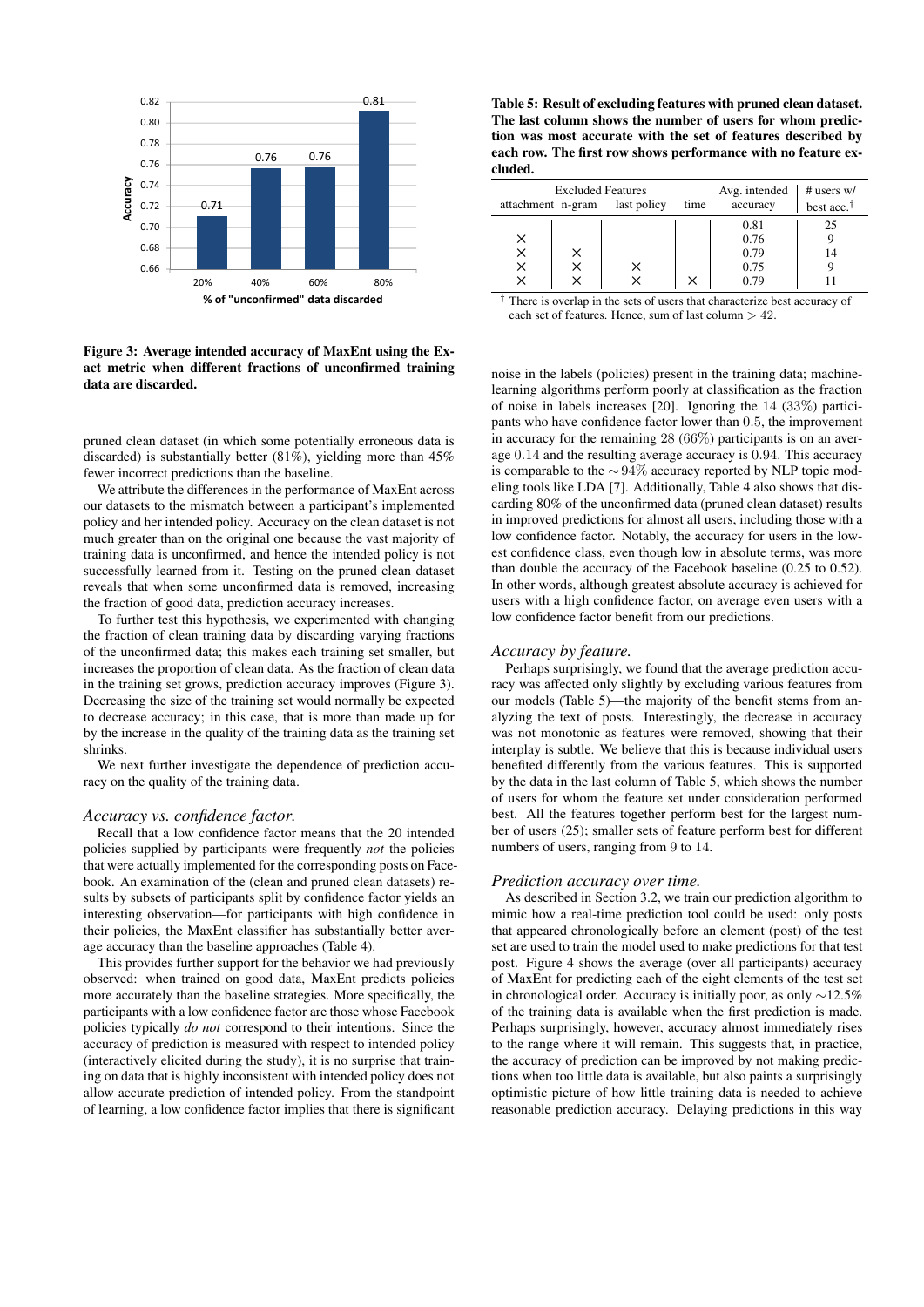Table 4: Prediction accuracy of Previous Policy and MaxEnt (on the clean and pruned clean datasets), using the Exact metric, split by Confidence factor.

| Confidence<br>factor                                          | Previous Policy<br>avg. intended<br>acc. | MaxEnt avg. intended acc.<br>and # users with better acc.<br>(clean dataset)                            | MaxEnt avg. intended acc.<br>and # users with better acc.<br>(pruned clean dataset)                                 |
|---------------------------------------------------------------|------------------------------------------|---------------------------------------------------------------------------------------------------------|---------------------------------------------------------------------------------------------------------------------|
| $0 - 0.25$<br>$0.26 - 0.50$<br>$0.51 - 0.75$<br>$0.76 - 1.00$ | 0.25<br>0.58<br>0.62<br>0.91             | $(2 \text{ of } 7)$<br>0.23<br>(4 of 7)<br>0.62<br>$(6 \text{ of } 12)$<br>0.68<br>$(14$ of 16)<br>0.96 | 0.52<br>$(6 \text{ of } 7)$<br>$(3 \text{ of } 7)$<br>0.58<br>$(10 \text{ of } 12)$<br>0.88<br>$(14$ of 16)<br>0.98 |



Figure 4: Average intended accuracy of MaxEnt using the Exact metric on the clean dataset, for each element of the test set in chronological order (e.g., "1" indicates the chronologically first element of the test set; "8" the chronologically last).

would hence also result in higher accuracy than we reported earlier in this section.

#### *Correlating data characteristics with accuracy.*

To more precisely characterize the apparent differences in the performance of prediction based on the confidence factor, we compute the Pearson correlation coefficient, which is a standard measure for determining linear dependence between two variables. We found the Pearson correlation of the accuracy of MaxEnt classifier (pruned clean dataset) with the confidence factor to be 0.67  $(p < .001)$ , indicating a strong correlation (correlation values of magnitude greater than 0.5 are held to mean strong correlation in behavioral sciences [9]).

Another factor we considered to better understand the performance of MaxEnt on a per-user basis relates to those privacy policies that were each applied by a participant to fewer than 30 posts (*sparse* policies). The *sparse class factor* is the fraction of all policies used by a participant that are sparse, e.g., for a user with two policies a sparse class factor of 0.5 means that one of the two policies was used for less than 30 posts. We consider this factor because classifiers are known to perform poorly if the amount of training data for a particular label (class) is small and those labels show up in test data [29]. While the correlation of the sparse class factor with the difference between MaxEnt classifier accuracy and baseline accuracy is not significant, the sparse class factor for the three participants for whom prediction accuracy was worst is high (Table 6). Their average sparse class factor is 0.84, indicating that these participants use a dominant policy, and use other policies infrequently enough for this to pose a problem for prediction.

Table 6: Confidence factor and sparse class factor for the three participants for whom MaxEnt performed worst (using the Exact metric, on pruned clean dataset).

| Participant<br>ID | Accuracy | Confidence<br>factor | Sparse class<br>factor |
|-------------------|----------|----------------------|------------------------|
|                   | 0.16     | 0.50                 | 0.80                   |
| 19                | 0.25     | 0.20                 | 0.81                   |
| 20                | 0.28     | 0.15                 | 0.91                   |

The correlation between accuracy and confidence factor, and the high sparse factor of participants for whom prediction performs poorly, demonstrate known behavior of classifier performance with noisy labeling (policies, in our case) and low amounts of data per label: the presence of either factor reduces the accuracy of our predictions with the clean dataset. For existing Facebook posts it is reasonable to expect noisy labeling, as our survey and other results (e.g., [23]) have shown. Also, many participants in our survey used a dominant policy, and hence other policies (labels) were associated with small amount of data. The latter factor is likely to remain a problem for prediction regardless of the accuracy of the training data: if very few posts use a specific policy, predicting that policy is unlikely to be accurate. The former factor, however—the noisiness of the data—is one that could be mitigated in practice if prediction were integrated into Facebook, e.g., by better interfaces for specifying policy, or by periodic, interactive spot-checking of the accuracy of policies. Indeed, when used in practice a prediction mechanism such as the one we explore here would lead to more accurate policies, in turn providing more accurate training data and hence further improved prediction.

## 5. LIMITATIONS

This section discusses several limitations of our approach, including those related to noisy data, data collection methodology, our focus on text content, and sample size.

Our survey results show that the policies chosen by participants are often not reflective of the intended policy, both impacting the performance of machine-learning algorithms and making it challenging to interpret results. We address the problem caused by this inaccuracy in two ways: (1) by discarding some noisy data, and (2) by evaluating performance on more accurate and less accurate data independently. We use participants' inputs to correct their privacy policy, which relies on the critical assumption that users are able to properly assign privacy policies during the survey.

Since the accuracy of policies attached to posts used for both training and testing is important for precise evaluation, a natural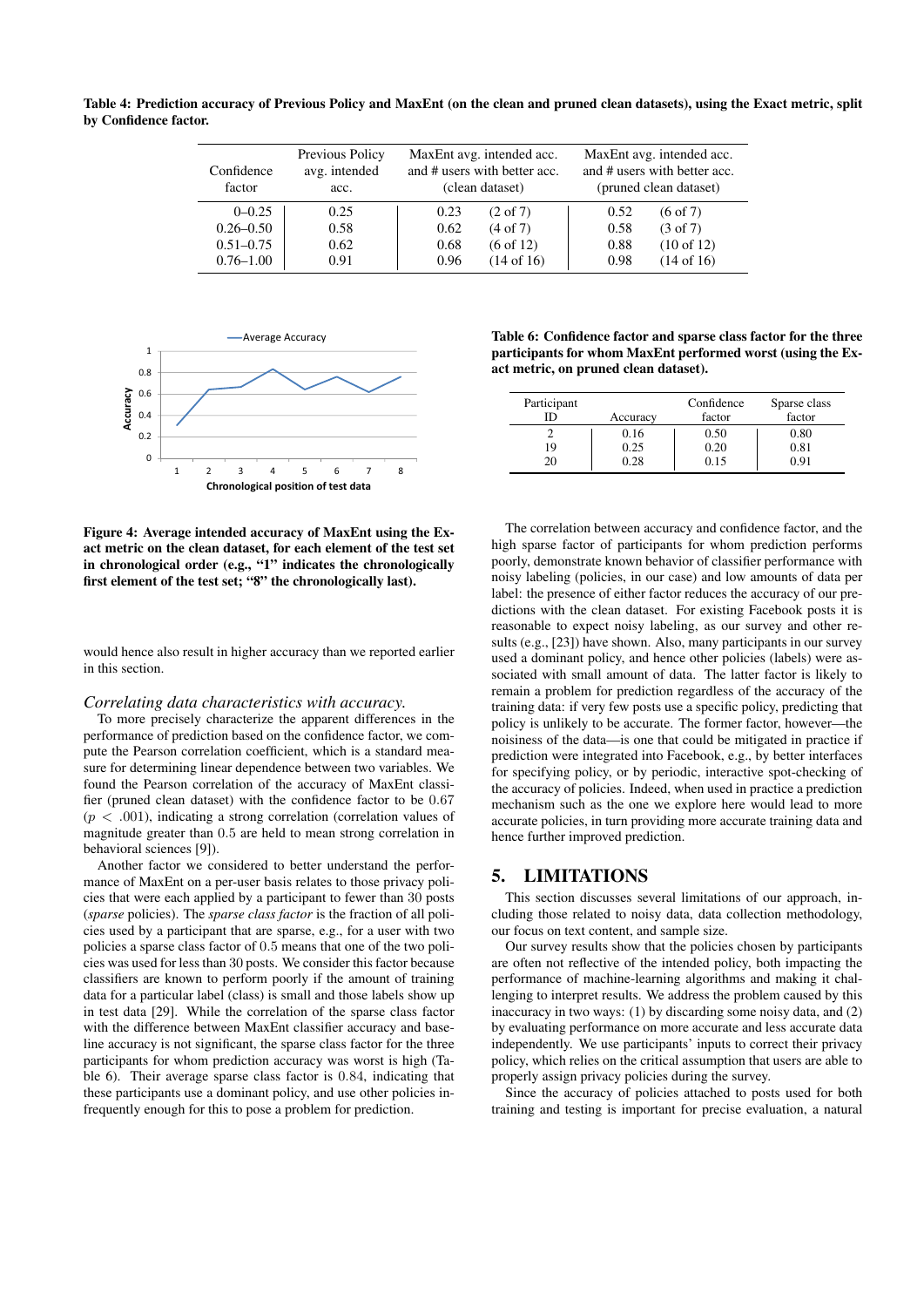question is whether true intended policies can be collected for all posts created by our participants. Unfortunately, this was not feasible given our survey methodology: Participants in online surveys are typically less motivated than participants in laboratory or other in-person studies. Hence, our study design had to strike a balance between collecting enough data for analysis and asking few enough questions that participants would not lose focus and start providing incorrect answers. As future work, we are considering alternative data-collection methodologies, including long-running studies in which participants' are periodically asked, over weeks or months, about the posts they have recently created. Another alternative is inperson surveys structured similarly to the online survey described in this paper. Both of these would involve substantial additional effort, and so are out of scope for this paper.

Our use of machine learning focused on the text content of posts. Although we included as features to be used for learning the presence of an attachment or URL, we did not analyze the content of such attachments. Doing so, particularly for images included in posts, would have required the use of different techniques from the ones we utilized. Research that focused solely on images has found them to be amenable to classification that could potentially help in setting privacy policies [35]. This suggests that including both image and text analysis to make policy predictions is a promising direction to explore; we defer it to future work.

Our findings are based on the 42 participants who took our survey, which is a small sample size when compared to the total number of Facebook users, leading to questions about the generalizability of our results. While a larger sample is desirable, methodology and resource constraints made that infeasible. Such limitations are unfortunately common; many Facebook human subjects experiments, including some thematically close to ours, are restricted to samples of 20–60 users (e.g., [25, 12, 27, 39, 14, 8]). Because our use of machine learning utilized data on a per-user basis (i.e., training and testing took place on a single individual's data), a larger sample size would not have directly benefited the efficacy of learning, but it would increase the likelihood that the sample was representative of the Facebook population. Our sample did, however, cover a wide range both in terms of demographics and in terms of the accuracy of users' policies (i.e., noisiness of data); hence, even given the limitations of our sample size, we believe that our findings strongly suggest that applying techniques like the ones we study in this paper could aid vast numbers of social network users in setting their privacy policies.

# 6. CONCLUSION

Research has shown, and our results confirm, that Facebook users often fail to judiciously set the privacy policies for their posts [23]. We demonstrate that machine learning can accurately predict, using existing data, the policies with which users want to protect their Facebook posts. Using the MaxEnt classifier we predict policies with an average accuracy of 81%, compared to the 67% average accuracy obtained by following the default Facebook strategy of suggesting the policy that was used for the last post. In other words, our application of machine learning to policy prediction reduces the number of posts for which policy is misconfigured by over 45% on average. Moreover, for users whose implemented Facebook privacy policies are consistent with their intentions for more than 50% of their posts, the MaxEnt classifier correctly predicts policies for 94% of new posts. Hence, any practical use of machine learning for an existing system would benefit from taking into account the difference between implemented and intended policies.

Primary challenges in applying machine learning to predicting intended policies seem to be inaccuracies in implemented policies and, for some policies, a low number of posts per policy. We plan to apply other machine-learning techniques to this problem. One is "upsampling," in which data is selectively duplicated to mitigate the problem of low data in a class. Another is using a multiclass SVM classifier, which is also often used in NLP applications.

While our work provides insights about privacy policy management on Facebook, a number of interesting open questions remain. For example, is there more than one "correct" privacy policy for a particular post? It may be that a user would be equally satisfied with any of several privacy policies being used to protect a particular post. Another question is whether categorization of posts using a big knowledge base, e.g., Wikipedia, can improve the performance of machine learning. Wikipedia can be used to extract categories of words, revealing commonalities in meaning that are not obvious from a purely syntactic interpretation of text; this technique has been used previously in NLP applications [43]. These and other questions form fertile ground for future work.

## 7. ACKNOWLEDGMENTS

This research was supported in part by the Singapore National Research Foundation under its International Research Centre @ Singapore Funding Initiative and administered by the IDM Programme Office; by Carnegie Mellon CyLab under Army Research Office grants DAAD19-02-1-0389 and W911NF-09-1-0273; by NSF grant CNS-0831407; and by the AFOSR MURI on Collaborative Policies and Assured Information Sharing. A. Sinha was also partially supported by a CMU CIT Bertucci Fellowship.

## 8. REFERENCES

- [1] E. Al-Shaer and H. H. Hamed. Discovery of policy anomalies in distributed firewalls. In *Proc. INFOCOM*, 2004.
- [2] E. Bakshy, J. M. Hofman, W. A. Mason, and D. J. Watts. Everyone's an influencer: quantifying influence on Twitter. In *Proc. ACM International Conference on Web Search and Data Mining*, 2011.
- [3] Y. Bartal, A. J. Mayer, K. Nissim, and A. Wool. Firmato: A novel firewall management toolkit. In *Proc. IEEE Symposium on Security and Privacy*, 1999.
- [4] L. Bauer, S. Garriss, and M. K. Reiter. Detecting and resolving policy misconfigurations in access-control systems. *ACM TISSEC*, 14(1), 2011.
- [5] A. L. Berger, S. D. Pietra, and V. J. D. Pietra. A maximum entropy approach to natural language processing. *Computational Linguistics*, 22(1):39–71, 1996.
- [6] A. Besmer and H. Richter Lipford. Moving beyond untagging: Photo privacy in a tagged world. In *Proc. CHI*, 2010.
- [7] D. M. Blei, A. Y. Ng, and M. I. Jordan. Latent Dirichlet allocation. *Journal of Machine Learning Research*, 3:993–1022, 2003.
- [8] E. Chin, A. P. Felt, V. Sekar, and D. Wagner. Measuring user confidence in smartphone security and privacy. In *Proc. SOUPS*, 2012.
- [9] J. Cohen. *Statistical Power Analysis for the Behavioral Sciences*. Psychology Press, 1988.
- [10] Daily Mail. Not so sweet 16: Birthday girl goes into hiding after 1,500 Facebook users turn up for her party. http: //www.dailymail.co.uk/news/article-1394536, 6 June 2011. [accessed 14-Feb-2013].
- [11] T. Das, R. Bhagwan, and P. Naldurg. Baaz: A system for detecting access control misconfigurations. In *Proc. USENIX Security Symposium*, 2010.